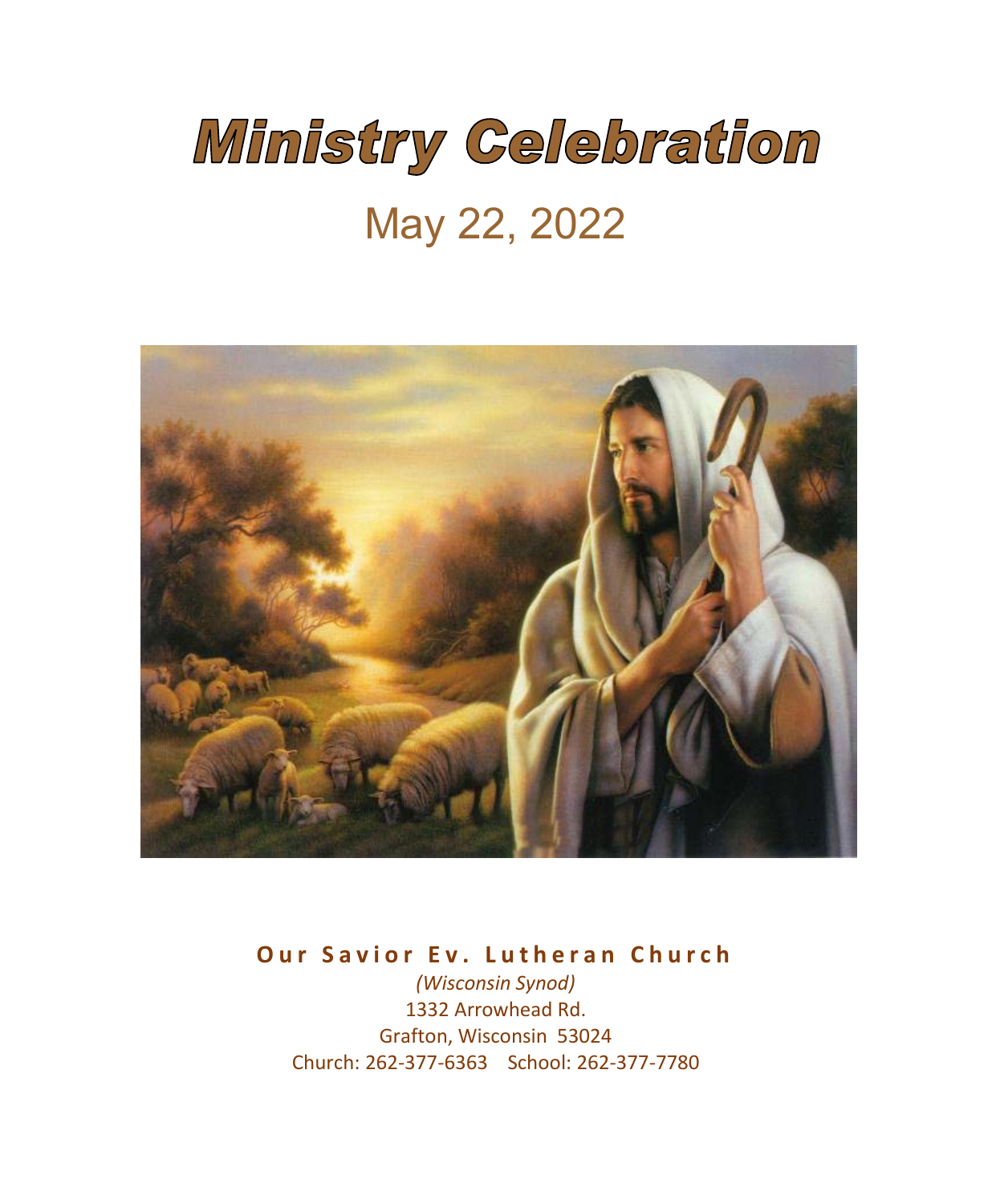*"How beautiful on the mountains are the feet of those who bring good news, who proclaim peace, who bring good tidings, who proclaim salvation, who say to Zion, "Your God reigns!" Isaiah 52:7*

### **MINISTRY CELEBRATION - 40th Anniversary**

#### **WORSHIP NOTES**

WELCOME! We are pleased that you are here in God's house this morning to celebrate His daily love for the lambs of his flock. As we listen to the promises of Hebrews today, Pastor Wagner describe the crying need for people to share the love of Christ among our youth today, let us praise God for calling us out of darkness into His marvelous light. Our songs today came from Teacher Annette Favorite's favorites (see page 6 for explanation). Our readings form a confession of faith to celebrate the triple grace of the Trinity. We are compelled by God's gift of life to share His message near and far and to celebrate one who's done that for a long time.

#### **PRAYER BEFORE WORSHIP**

Dear Heavenly Father, as we gather in Your house this special day, open our ears to hear Your Word, open our hearts to love You and all people, and open our lips to praise and worship Your holy name. Give us eyes to see the multitude of blessings You bring to Your Church public preachers and teachers, and move us to respond with lives of thanks-living. Bless our worship, for Jesus sake. Amen.

*\_\_\_\_\_\_\_\_\_\_\_\_\_\_\_\_\_\_\_\_\_\_\_\_\_\_\_\_\_\_\_\_\_\_\_\_*

#### **WE SING** "The Church's One Foundation" CW, #538:1-4

#### **WE GATHER TO WORSHIP**

- **P:** We trust in our Father's love and protection, our Savior's perfect life and innocent death in our place, and the Spirit's power to create and sustain faith through the Gospel.
- **P:** In the name of the Father and of the Son and of the Holy Spirit.
- **C: Amen.**
- **P**: Not unto us, O Lord, not unto us but to Your name be the glory because of Your love and faithfulness. Continue to send and raise up servants as tools of Your Holy Spirit.
- **C: Not unto us, O Lord, not unto us but to Your name be the glory.**

#### **WE CONFESS OUR SINS**

- **P**: As we come before the Holy Lord, we join in confessing our sins and receiving the assurance of His forgiveness.
- **C: O Lord, most holy and righteous God, we humbly acknowledge before You that we do not respect You as we should, and that we do not love You above all else. We do not love others as You desire, and we are much too interested in ourselves. We fail to live**
- **up to our responsibilities as Your people at home, at work, at church, and in the**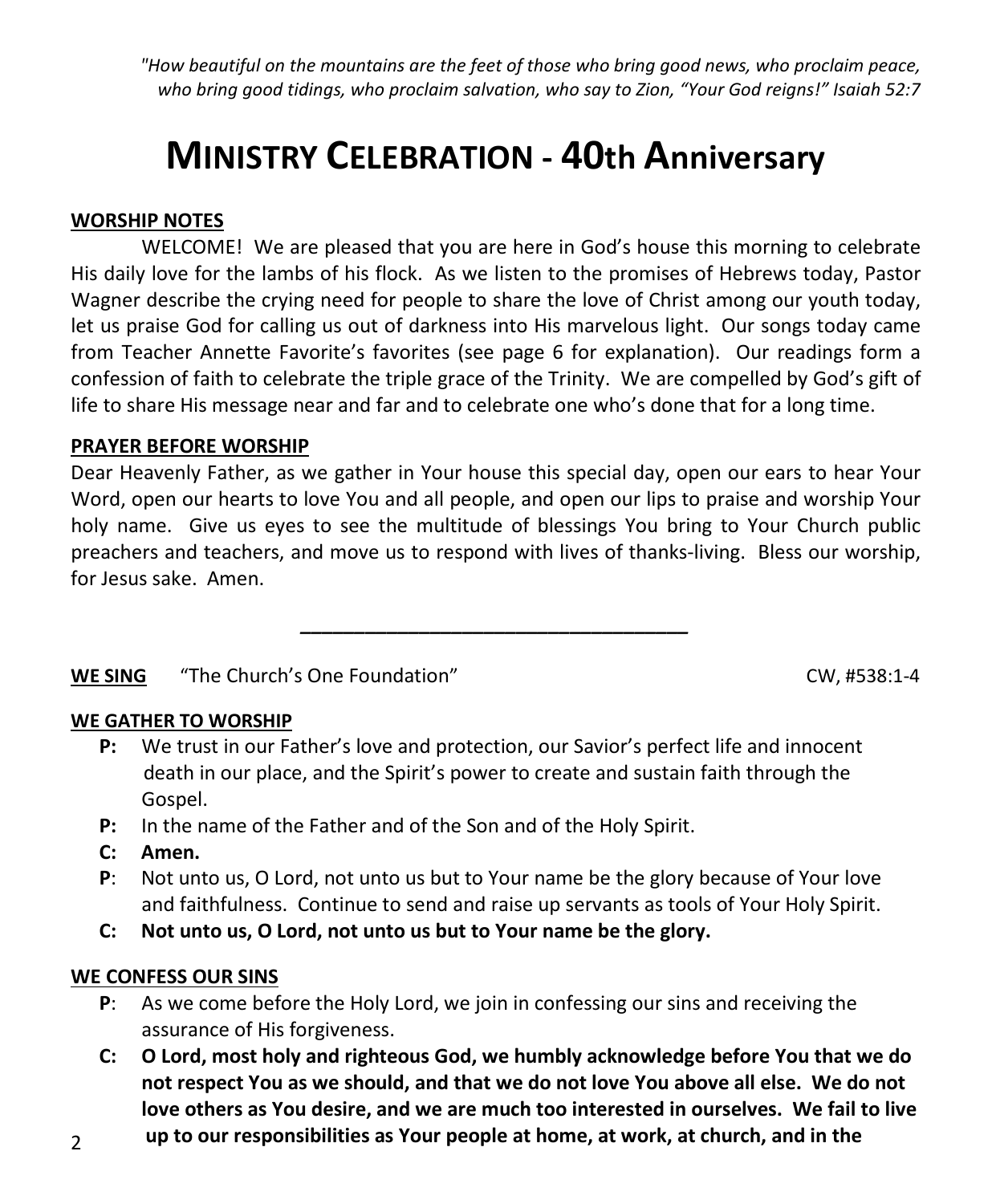**community. We bring our imperfect selves before You, God, and confess our sins. Forgive us, cleanse us, and clothe us with newness of life through Jesus Christ our risen and ascended Lord. Amen.** 

**P:** God's Word assures us that, by His will, "we have been made holy through the sacrifice of the body of Jesus Christ once, for all."[Heb. 10:10] Therefore, as a called servant of God, I have the privilege to proclaim forgiveness to you through the saving work of Jesus. Your sin is gone. Your guilt removed. In the peace of forgiveness, we thank and praise the Lord.

#### **BAPTISM** 10:30 am Service

#### **THE PRAYER**

- P: Not unto us, O Lord, not unto us but to Your name be the glory
- **C: because of Your love and faithfulness.**
- **P:** Gracious Lord, Giver of everything that is good, we praise You for blessing the ministry of our teacher, Mrs. Annette Favorite, over the past 40 years as she has carried out Your mission by proclaiming Your holy name daily in the classroom and through visits, devotions and personal application of Your Word.
- **C: To You we give thanks and praise.**
- **P:** Continue to use her as a tool of Your Holy Spirit.
- **C: Not unto us, O Lord, not unto us but to Your name be the glory.**

| <b>SONG</b> | "Jesus Loves Me" | (Sunday services) |
|-------------|------------------|-------------------|
|-------------|------------------|-------------------|

**OSLS Grades 3-8** 

#### **DECLARATION OF FAITH IN THE GOD OF PEACE** *(Congregation remains seated)*

**Praise to the FATHER** Scripture Reading: Hebrews 6:13-20

When God made his promise to Abraham, since there was no one greater for him to swear by, he swore by himself, saying, "I will surely bless you and give you many descendants." And so after waiting patiently, Abraham received what was promised. Men swear by someone greater than themselves, and the oath confirms what is said and puts an end to all argument. Because God wanted to make the unchanging nature of his purpose very clear to the heirs of what was promised, he confirmed it with an oath. God did this so that, by two unchangeable things in which it is impossible for God to lie, we who have fled to take hold of the hope offered to us may be greatly encouraged. We have this hope as an anchor for the soul, firm and secure. It enters the inner sanctuary behind the curtain, where Jesus, who went before us, has entered on our behalf. He has become a high priest forever, in the order of Melchizedek.

- **P:** We believe in God our Lord and Father in heaven.
- **C: He made us the crown of his creation, and he preserves us by providing every good thing that we may live before Him in peace and joy al our days.**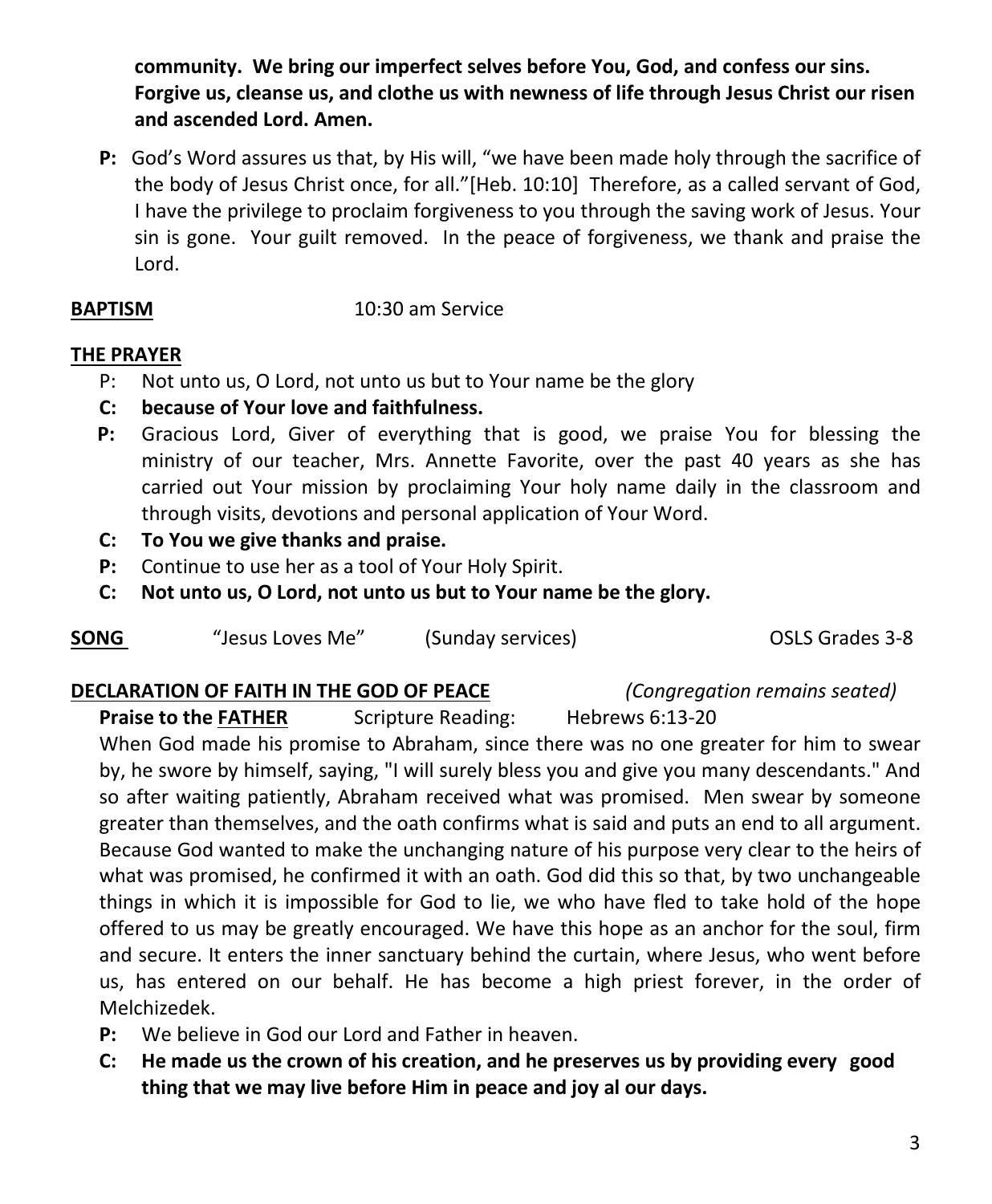**SONG**  $\bullet$  "I Leave All Things to God's Direction" CW, #414:1-2

#### **Praise to the SON** Scripture Reading: Romans 8:35-39

Who shall separate us from the love of Christ? Shall trouble or hardship or persecution or famine or nakedness or danger or sword? As it is written: "For your sake we face death all day long; we are considered as sheep to be slaughtered." No, in all these things we are more than conquerors through him who loved us. For I am convinced that neither death nor life, neither angels nor demons, neither the present nor the future, nor any powers, 39neither height nor depth, nor anything else in all creation, will be able to separate us from the love of God that is in Christ Jesus our Lord.

- **P:** We believe in the Lord, Jesus Christ, God's only Son from eternity.
- **C: He became a man for us sinners, redeeming us from Satan's power with his holy, precious blood, rising from the grip of death to take his throne on high and rule our hearts and minds and souls through his love.**

**SONG**  $\bullet$  "I Leave All Things to God's Direction" CW, #414:3-4

**Praise to the HOLY SPIRIT** Scripture Reading: 1 Thessalonians 5:16-24

Be joyful always; pray continually; give thanks in all circumstances, for this is God's will for you in Christ Jesus. Do not put out the Spirit's fire; do not treat prophecies with contempt. Test everything. Hold on to the good. Avoid every kind of evil. May God himself, the God of peace, sanctify you through and through. May your whole spirit, soul and body be kept blameless at the coming of our Lord Jesus Christ. The one who calls you is faithful and he will do it.

- **P:** We believe in the Holy Spirit, the Lord and Giver of life.
- **C: He draws us to our Savior by the gospel, keeping us united in the one true faith, forgiving our sin and rebellion, giving us his grace to grow in love toward God and one another. He will raise us from the grave at the end of time, to live forever with him.**
- **P:** We believe in one God, Father, Son, and Holy Spirit:
- **C: To whom be praise and thanks, glory and wisdom, honor, power and strength, from everlasting to everlasting. Amen.**

#### **WE AFFIRM OUR FAITH**

We believe in God the Father almighty, creator of all things, the source of all goodness and love. He is our God and we are His people.

We believe in Jesus Christ, God the Son, true God and true man. He was crucified, died and was buried for our sin, that we might be free. He rose again on the third day that we might enjoy life with God now and for eternity. He ascended into heaven and will come again in power and glory to judge both the living and the dead.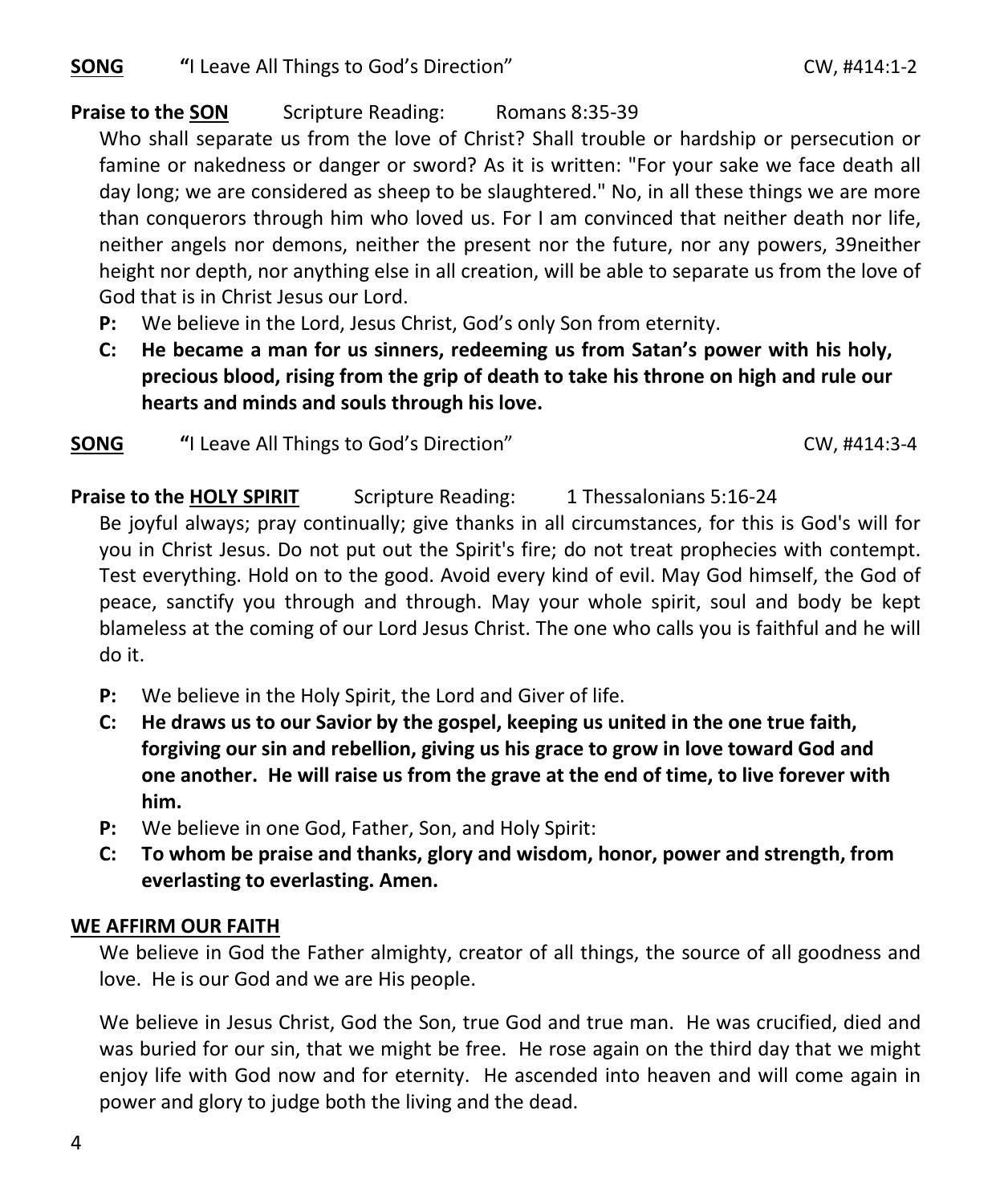We believe in the Holy Spirit, the Lord and Giver of life; He has made us members of the people of God through Word and Sacrament, and sustains and strengthens us in the one true Christian faith through those same means of grace. We believe that our sins have been forgiven and that we will live together with God and all believers now and throughout all eternity.

**WE SING "**What God Ordains is Always Good" **CW, #429** 

#### **WE MEDITATE Hebrews 6:18-20 "ANCHORED IN HEAVEN, OUR HOPE HOLDS ON"**

#### **WE OFFER OUR GIFTS**

*While the offerings are being collected, members are reminded to fill in the Friendship Register and pass the entire pad to the next person. Visitors, please include your email and phone number, so we can thank you for worshiping with us.*

#### **WE PRAY (special prayers)**

- **All: Most merciful God, our heavenly Father, we praise you for all your gracious gifts to us. We give you thanks for establishing and maintaining the holy ministry to nourish the congregation of believers with your precious Word. You have done great things for us, and we are glad.**
- **P:** In particular, dear Lord, we thank You today for the faithful, consistent service of ministry You have given the Church through Annette Favorite during the past 40 years. Continue to bless her efforts to share the good news with Your lambs with the truth which we have learned through our true Good Shepherd, Jesus Christ.
- **Children: We thank You Jesus, for faithful teachers and leaders like Mrs. Favorite who shine like stars as they hold out the word of life.**
	- **Adults: We also praise You Spirit, that You offer a strong and vibrant training process within our church body to bring us such skilled and dedicated workers.**
- **Celebrant: I thank You Lord, for the opportunity to return the love which I have received from You by sharing it with others. As part of your called staff here at Our Savior, I ask for Your constant presence and guidance as we press on, along with all whom we serve, to take hold of that for which Christ Jesus took hold of us, namely eternal life.**
	- **P:** For this abounding love and favor toward your servants, we thank and praise you. In your goodness grant them continued guidance and sustain them with your tender care. Give them joy in serving you and your people and fill their hearts with your peace.
	- **All: Abide with all who confess your holy name, keeping us steadfast in faith and sound doctrine. Help each of us to serve you with gladness and faithfulness. Bring us and all your saints at last into eternal joy. Graciously hear us, O God of our salvation, through your Son, Jesus Christ, our Lord. Amen.**
	- **P:** (Special Prayers)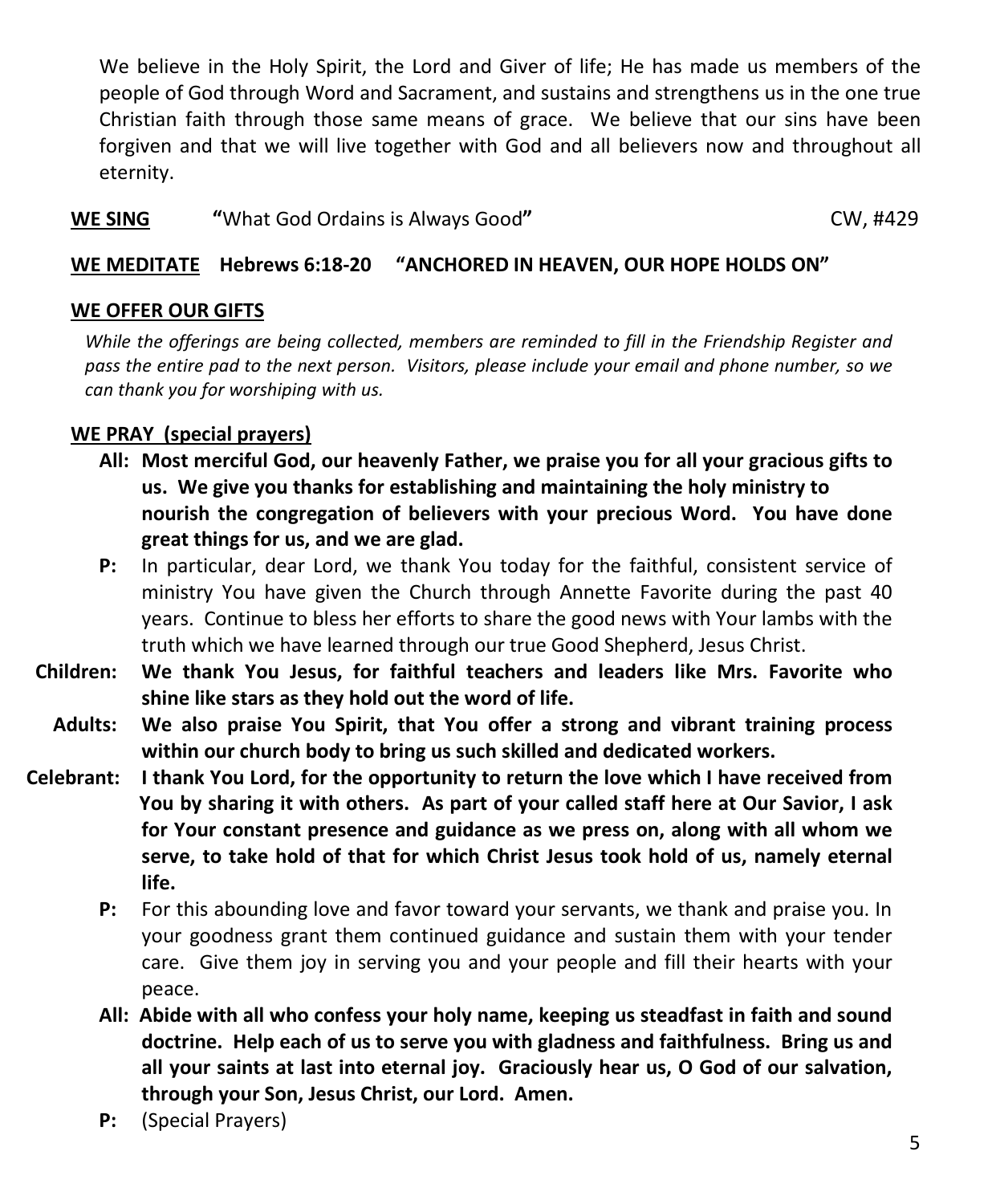#### **WE PRAY THE LORD'S PRAYER TOGETHER**

Our Father, who art in heaven, hallowed be thy name, thy kingdom come, thy will be done on earth as it is in heaven. Give us this day our daily bread; and forgive us our trespasses, as we forgive those who trespass against us; and lead us not into temptation, but deliver us from evil. For thine is the kingdom and the power and the glory forever and ever. Amen

#### **WE RECEIVE HIS BLESSING**

May our Lord Jesus Christ himself and God our Father, who loved us and by His grace gave us eternal encouragement and good hope, encourage your hearts and strengthen you in every good deed and word. Amen (2 Thessalonians 2:17)

\_\_\_\_\_\_\_\_\_\_\_\_\_\_\_\_\_\_\_\_\_\_\_\_\_\_\_\_\_\_\_\_\_\_\_\_\_\_\_\_\_\_\_\_\_\_\_

**WE CLOSE WITH SONG** "The Church's One Foundation" CW, #538:5

#### **SILENT PRAYER & ANNOUNCEMENTS**

**BAPTISM -** We welcome Logan Paul Liesener into the family of God through the Sacrament of Holy Baptism. Logan's godparents are Ashley Rathsack & Renee Eide and his parents are Jordan & Emily Liesener.

*CONGRATULATIONS and THANK YOU for 40 years in the teaching ministry!*

## A Celebration of Ministry **Annette M. Favorite**

**A**nnette Marie (Oswald, Diener) Favorite graduated from Dr. Martin Luther College in June 1980 with her soon to be husband, Richard Diener. He was assigned to Salem Lutheran in Stillwater. MN. A year later her first call was also to teach at Salem where she taught for her first ten years. There she taught Kindergarten, Departmental Grades 3-8 Reading, English, Math and Art, and for one year even a K & 3rd grade combination until there was a job change for Dick to SE Wisconsin. Starting in July 1992, she became the Pre-Kindergarten teacher here at Our Savior for four years (and started the 3K which had to be held in her home for several months until the new church and additional classroom space was ready for occupancy); the Early Childhood



Coordinator for the next 13 years; Grades K-2 for six years; and Kindergarten teacher all through the past 26 years. She served in VBS, and many other areas as needed throughout the changes and staffing needs in our school.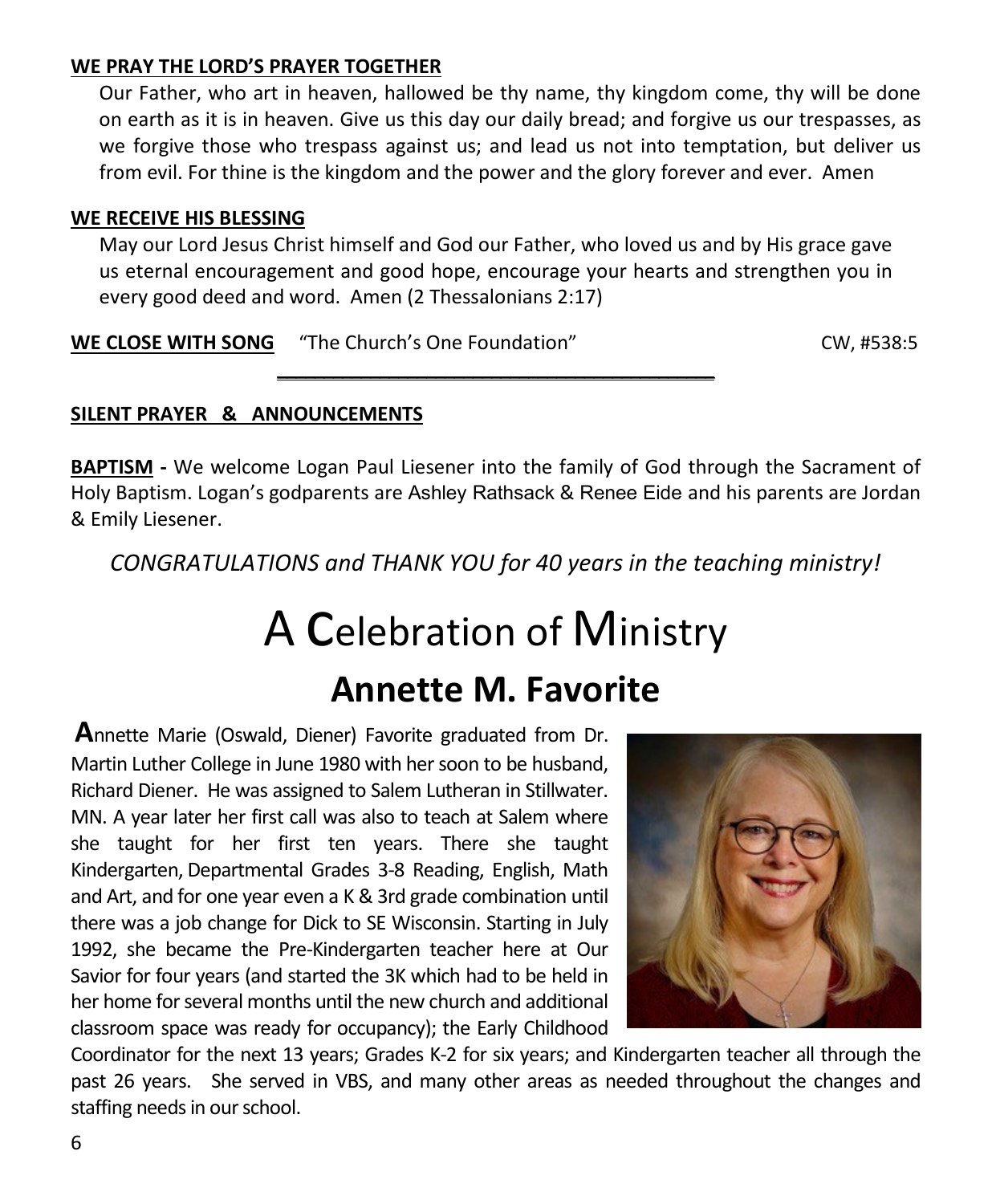She was born in New London, WI to Rev. Robert and Janet (Huebner) Oswald then serving at St Peter's in Weyauwega, where her Grandpa Oswald and Great-aunt Irma Otto had also served at one time. Growing up in a called worker family entailed moves (and new opportunitiesto meet new friends) through the early years of her life to Milwaukee, Crandon, Peshtigo and then to Mequon when her dad took a position at the Seminary Library. She was confirmed at Christ Alone (then Calvary in Thiensville) and graduated from Wisconsin Lutheran High School.

Dick and Annette were blessed with two living children, Jacob and Anna. Jacob is married to Renae and they live in Madison, Wisconsin. Anna is married to Seth Kampa. They and their two children, Ezra and Eleanor, live in Saukville. On August 13, 2013, God allowed Dick to leave this earth and be taken into the loving arms of Jesus for eternity.

During June of the famous pandemic (2020) Annette was blessed to marry her favorite Bill, and now she's a Favorite too! One can never imagine the wonderful plans and timing for God's blessings in our lives!

Mrs. Favorite referenced Romans 8:35-39, Hebrews 6:19 and 1 Thessalonians 5:16-18 as some of her favorite portions of Scripture. All are included in our service today. Her most dearly loved songs - 234- Praise to the Lord the Almighty; 752 - In Christ Alone; 429- What God Ordains is Always Good; 414- I Leave All Things to God's Direction; 538- The Church's One Foundation.

She loves to see the different talents and abilities which God gives to his children and to have a part in encouraging them to use their gifts to their fullest. Teaching little ones gives and takes "a lot of love." But there are some incredible moments of faith, of growth as they catch or retain a concept or they erupt with one of those special insights. She observed, "While teaching Christ Light and referring to Simon and his brother Andrew casting 'a net' into the sea, a student yelled out, 'Hey, that's your name, too, …Annette… and you gather us, like the disciples gathered fish and people with a net!'" I guess my parents chose a great name for me! I was blessed to have both of my parents volunteer as helpers in my classroom for over 15 years. One day as I was describing to them how they were going to be helping our class that day and how they should go about carrying out those tasks working with the students, one little boy leaned over to me, put his hand on my arm and asked me rather sternly (and loud enough for my parents to overhear), 'I don't you think you should be bossing your parents around, do you?!?!?'" Ahhhh… from the mouths of babes… such perspective!

Thanks, Mrs. Favorite, for your humble loving service to the Lord and to our congregation. We praise God for your caring, Christ-like heart which our Lord uses to lead people to the cross of Christ and into the sure hope of resurrection through the empty tomb!